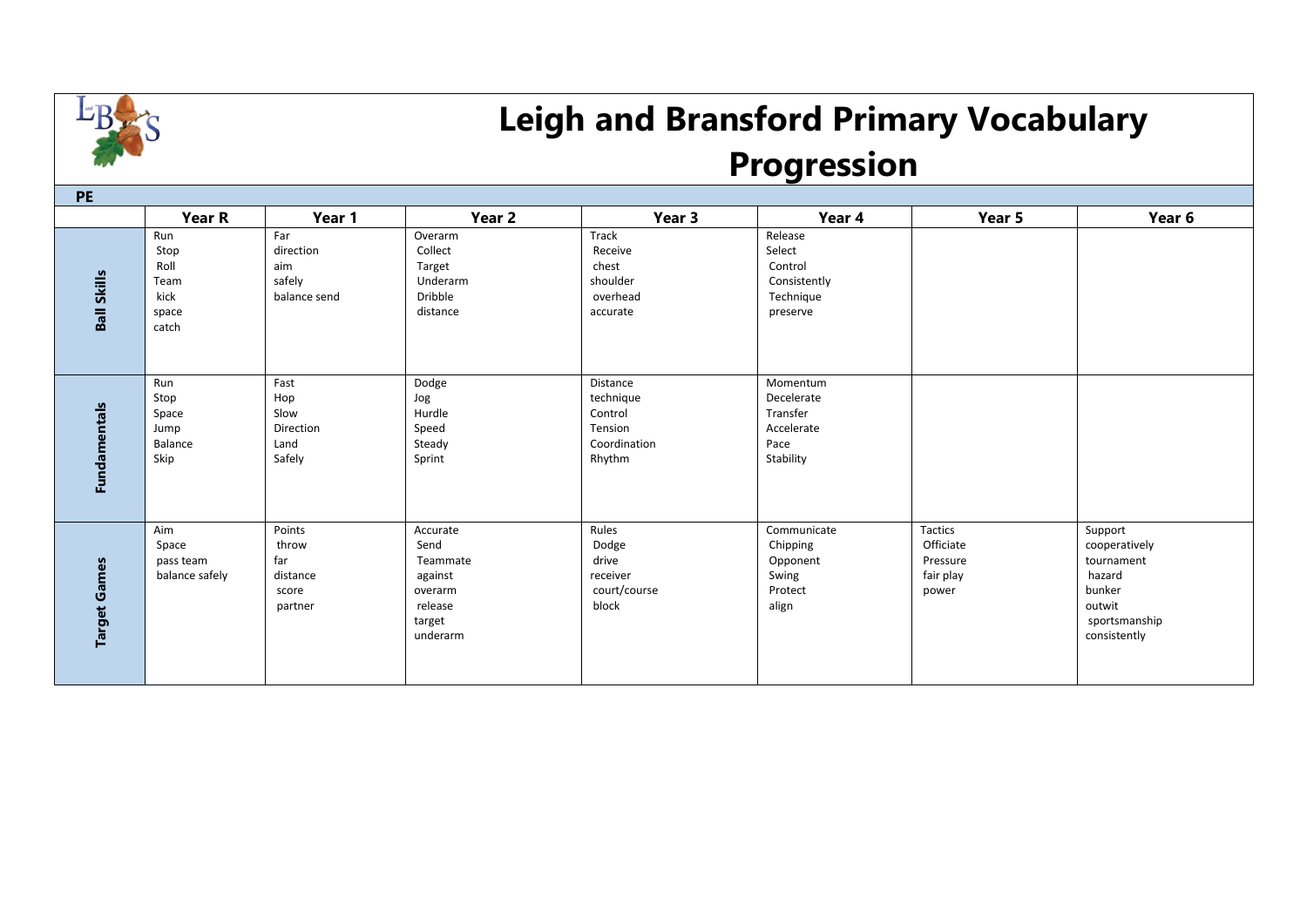| Striking and fielding | Run pass roll team<br>space around<br>forwards backwards                                                                 | Hit points target throw<br>score catch                                    | Fielder send teammate runs<br>batter received bowler                                     | Strike grip<br>rounder<br>backstop bowl<br>post wicket<br>batting wicket<br>keeper fielding              | Stance<br>Retrieve<br>Opposition<br>Stumped<br>Two-handed-pick<br>Technique<br>Short barrier | Pressure<br>Backing up<br>Support<br>Overtake<br>Tracking<br>Outwit<br>Tactics                   | Obstruction<br>Continuous<br>Drive hit<br>Consecutive<br>Consistently<br>Co-operatively<br>Defensive hit |
|-----------------------|--------------------------------------------------------------------------------------------------------------------------|---------------------------------------------------------------------------|------------------------------------------------------------------------------------------|----------------------------------------------------------------------------------------------------------|----------------------------------------------------------------------------------------------|--------------------------------------------------------------------------------------------------|----------------------------------------------------------------------------------------------------------|
| Net and Wall          | Team<br>Space<br>Catch<br>Throw<br>Safely<br>Bounce<br>Forward<br>Backward                                               | Ready<br>Position<br>Partner<br>Net<br>Underarm<br>Score<br>Points        | Receive<br>Quickly<br>Trap<br>Defend<br>Return<br>Collect<br>Against                     | Serve<br>Accurately<br>Track<br>Racket<br>Control<br>Rally<br>Opponent                                   | Outwit<br>Receiver<br>Court<br>Backhand<br>Forehand                                          | Tactics<br>Volley<br>Co-operatively<br>Continuously<br>Dig<br>Set<br>Footwork                    | Consecutive<br>Deep<br>Consistently<br>Forecourt<br>Backcourt<br>Defensive<br>Attacking                  |
| <b>Invasion Games</b> | Pass<br>Team<br>Tag<br>Balance<br>Safely<br>Space<br>Forwards<br>Backwards                                               | Defender<br>Points<br>Dribbling<br>Attacker<br>Score<br>Partner           | Received<br>Send<br>Teammate<br>Chest pass<br>Possession<br>Goal<br>Dodge<br>Bounce pass | Receiver<br>Footwork<br>Rebound<br>tracking<br>Interception<br>Mark<br><b>Travelling</b><br>Playing area | Outwit<br>Opposition<br>Opponent<br>Contact<br>Pivot<br>Court<br>Field<br>pitch              | Tactics<br>Control<br>Foul<br>Pressure<br>Onside<br>Offside<br>Support<br>Obstruction            | Consecutive<br>Formation<br>Consistently<br>Conceding<br>Dictate<br>Turnover<br>Contest<br>Shut down     |
| Gymnastics            | Move<br>Copy<br>Over<br>Shape<br>Rock<br>Space<br>Around<br>Safely<br>Sideways<br>Travel<br>Forwards<br><b>Backwards</b> | Action<br>Jump<br>Roll<br>Level<br>Direction<br>Speed<br>Point<br>Balance | Link<br>Pathway<br>Sequence<br>Tuck<br>Straddle<br>Speed<br>Star<br>Pike                 | Flow<br>Explore<br>Create<br>Matching<br>Interesting<br>Control<br>Contrasting                           | Technique<br>Quality<br>Apparatus perform<br>Extension<br>Inverted                           | Symmetrical<br>Rotation<br>Aesthetics<br>Canon<br>Asymmetrical<br>Synchronisation<br>Progression | Formation<br>Momentum<br>Counter balance<br>Fluently<br>Counter-tension<br>stability                     |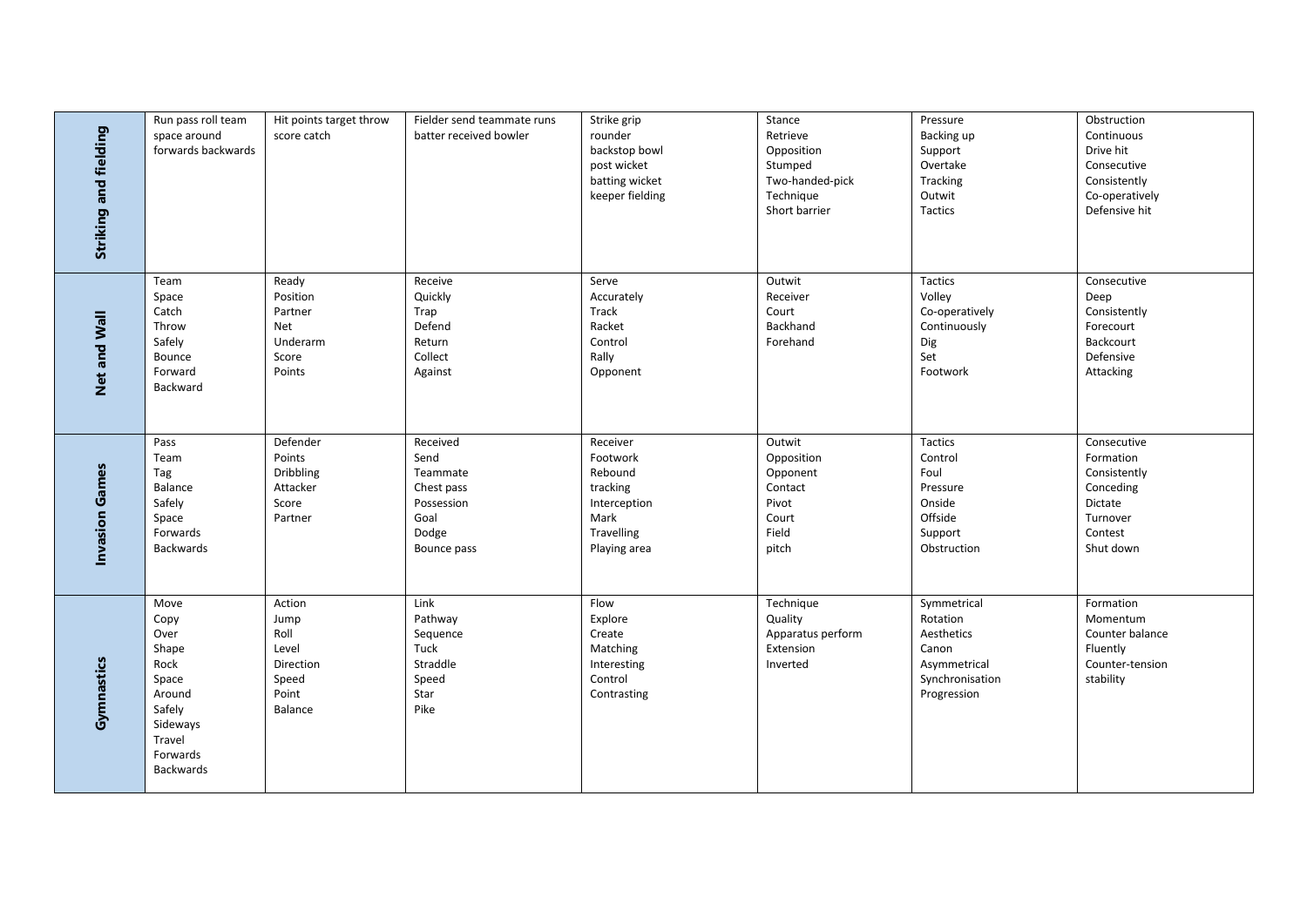|                  | Push      | Exercise  | Strong    | Strength       | Technique     | Technique    | Generate force     |
|------------------|-----------|-----------|-----------|----------------|---------------|--------------|--------------------|
|                  | Jump      | Heart     | Pace      | Accurately     | Co-ordination | Momentum     | Continuous         |
|                  | Stop      | Lungs     | Race      | Distance       | Healthy       | Rhythm       | measure            |
|                  | Balance   | Body      | Speed     | Balance        | Progress      | Agility      | flexibility        |
| <b>Fitness</b>   | Safely    | Mood      | Jog       | Control        | Muscle        | <b>Drive</b> | analyse            |
|                  |           |           | Steady    |                | Stamina       | Power        | record             |
|                  |           |           | Sprint    |                |               |              |                    |
|                  |           |           |           |                |               |              |                    |
|                  |           |           |           |                |               |              |                    |
|                  |           |           |           |                |               |              |                    |
|                  | Move      | Feel      | Focus     | Strength       | Grounded      | Quality      | Salutation         |
|                  | Still     | Breath    | Position  | Try            | Relax         | Develop      | Collaboratively    |
|                  | Space     | Copy      | Flow      | Link           | Mindfulness   | Notice       | Transition         |
|                  | Travel    | Listen    | Pose      | Perform        | Stable        | High lunge   | Practice           |
|                  | Safely    | Slowly    | Create    | Flexibility    | Downward dog  | Calm         | Aware              |
| Yoga             |           |           | Choose    | Perform        | Control       | Fluidity     | Connected          |
|                  |           |           |           | Technique      |               |              |                    |
|                  |           |           |           |                |               |              |                    |
|                  |           |           |           |                |               |              |                    |
|                  |           |           |           |                |               |              |                    |
|                  |           |           |           |                |               |              |                    |
|                  | Push      | Far       | Sprint    | Speed          | Power         | Technique    | Rotation           |
|                  | Stop      | Hop       | Jog       | Power          | Stamina       | Down sweep   | Force              |
|                  | Jump      | Aim       | Distance  | Strength       | Officiate     | Flight       | Trajectory         |
|                  | Space     | Fast      | Height    | Accurately     | Perseverance  | Rhythm       | Continuous pace    |
|                  | Forwards  | Slow      | Take off  | Higher         | Determination | Stride       | Force              |
| <b>Athletics</b> | Safely    | Bend      | Landing   | Pace           | Accuracy      |              | Compete            |
|                  | Balance   | Improve   | Overarm   | Control        | Personal best |              | Transfer of weight |
|                  | Backwards | Direction | Underarm  | Faster         |               |              |                    |
|                  |           | Travel    |           | Further        |               |              |                    |
|                  |           |           |           |                |               |              |                    |
|                  | Move      | Counts    | Mirror    | Flow           | Reaction      | Formation    | Choreograph        |
|                  | Shape     | Pose      | Action    | Explore create | Represent     | Posture      | Phrase             |
|                  | Space     | Level     | Pathway   | Perform        | Dynamics      | Performance  | Contrast           |
|                  | Safely    | Slow      | Direction | Match          | Unison        | Canon        | Structure          |
|                  | Around    | Fast      | Speed     | Feedback       | Control       | Relationship | Fluently           |
|                  | Sideways  | Balance   | Timing    | Expression     |               |              | Connect            |
|                  |           |           |           |                |               |              |                    |
|                  | Backwards |           |           |                |               |              |                    |
|                  |           |           |           |                |               |              |                    |
|                  |           |           |           |                |               |              |                    |
| Dance            | Forwards  |           |           |                |               |              |                    |